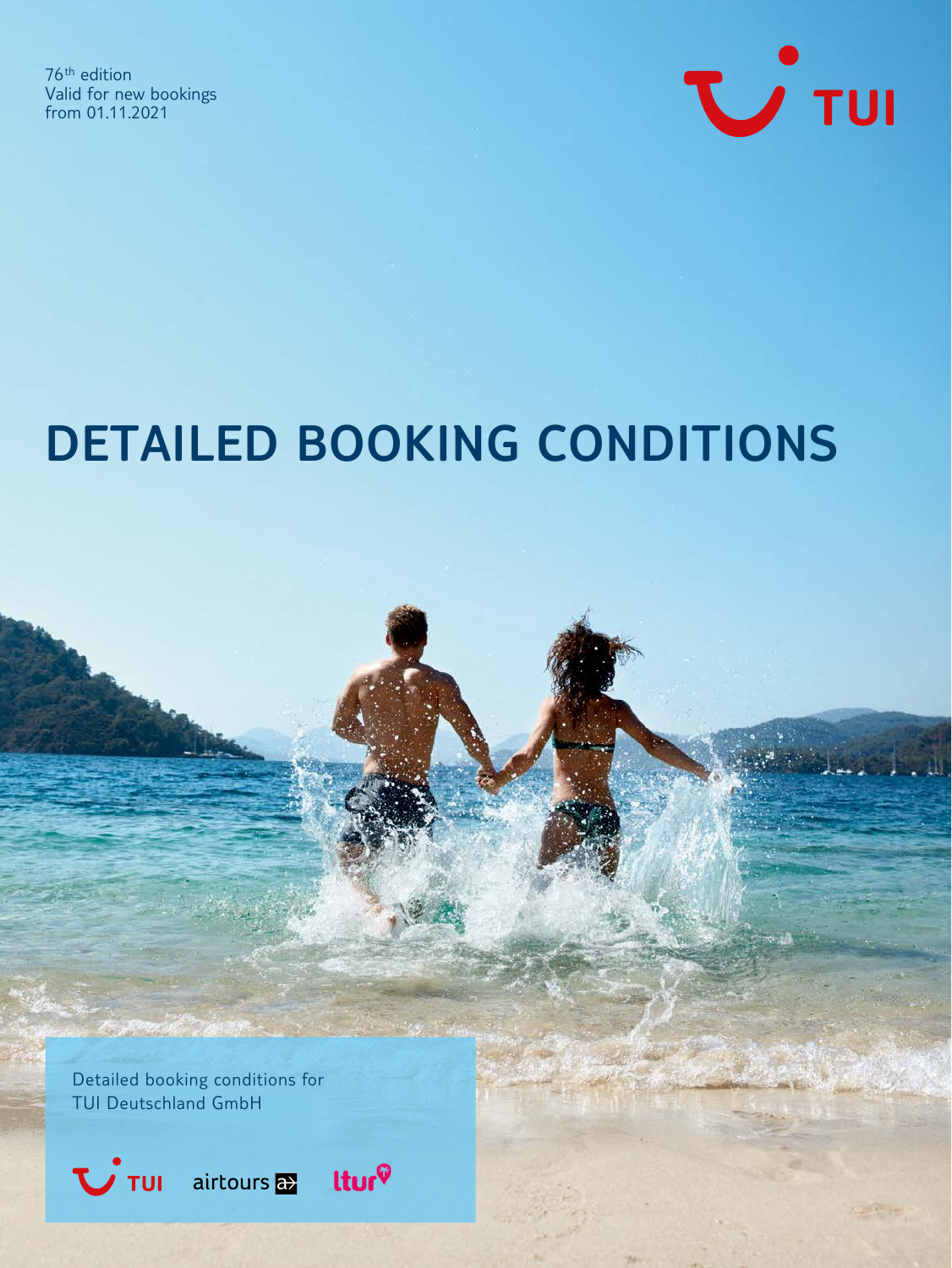# **DETAILED BOOKING CONDITIONS**

# **Dear Holiday Guest,**

Please take a good look at these booking conditions sent to you before the booking, because with your booking you are accepting these booking conditions. They apply to all **package tours** as well as to travel services and components booked as individual services within the meaning of sections 651a - y (3) nos. 2 and 3 of the German Civil Code (BGB) (accommodation in hotels or holiday homes/apartments and rental of motor vehicles (including motorhomes) and motorcycles) – hereinafter referred to as **individual services** – of the provider TUI Deutschland GmbH (hereinafter referred to as TUI). They supplement and complete the statutory provisions of the BGB applicable to accommodation/rentals for package tours in line with sections 651a - y (250 and 252) of the Introductory Act to the German Civil Code (EGBGB). Should individual provisions of these booking conditions only apply in whole or in part to package tours or only to individual TUI services, this will be made clear at the appropriate point. The term service(s) includes both package tours and individual components. These booking conditions do **not** apply to **mediated individual services** (e.g. admission tickets as individual

services brokered by TUI Ticket Shop (TTS)) and the mediation of connected travel services within the meaning of section 651w BGB. If appropriate, you will receive this information separately.

In addition, these booking conditions apply to business travel only if such travel is not arranged on the basis of a framework agreement governing the organisation of business travel. These booking conditions are available on the Internet at www.tui.com > Hilfe&Kontakt > AGB.

- 1. Concluding the contract
- 2. Payment
- 3. Children's discounts
- Special notes on holiday apartments and homes
- 5. Special requests, individual travel arrangements, travel rep service
- 6. Air transport for package holidays
- 7. Amendments to services
- 8. Cancellation by the customer before the start of the service/cancellation fees
- 9. Amendment to booking, substitute
- 10. Travel Insurance
- 11. Cancellation and termination by TUI
- 12. Notification of defects, remedy, reduction, termination 13. Damages
- 14. Consumer dispute resolution/EU online dispute
- resolution platform and assignment 15. Passport, visa, customs, foreign exchange and
- health regulations
- 16. Data protection 17. General

# **1 Concluding the contract**

1.1 By submitting your booking you are making a binding offer to TUI to conclude a contract. The basis of the offer is the travel write-up and the additional information provided by TUI for the respective travel service(s) as made available to you at the time of booking.

The **contract** is concluded upon receipt of TUI's declaration of acceptance. This does not require any specific form.

- 1.2 The customer is responsible for all contractual obligations of co-travellers on whose behalf he/she makes the booking, just as he/she is for meeting his/ her own contractual duties to the extent that he/she has committed to these obligations explicitly and by separate declaration.
- 1.3 Upon or immediately after conclusion of the contract, you will receive a **booking confirmation** that contains all essential information about the travel service(s) you have booked. If both parties are physically present at the time of making the booking, especially when in a travel agency, you are entitled to be given the booking confirmation in paper form, otherwise, in particular in the case of electronic transactions, it is sufficient to send the booking confirmation on a durable electronic medium.

If the details set out in the confirmation differ from the details made in your booking, TUI is bound to the details furnished in this new offer for a period of 10 days. The contract is then concluded on the basis of this new offer insofar as TUI has pointed out any change in the new offer compared with the booking and fulfilled its pre-contractual information obligations and you have conveyed your acceptance to the tour operator by express declaration or the payment of a deposit within the binding period.

- 1.4 When booking a package tour, the pre-contractual information provided by TUI governing the essential characteristics of the travel services, the travel price and all additional costs, the payment modalities, the minimum number of participants and the cancellation fees in accordance with Section 250 (3) nos. 1, 3 to 5 and Section 7 EGBGB is not part of the package tour contract only if this is expressly agreed upon between the parties.
- 1.5 We would like to point out that according to sections 312 (7) and 312g (2) sentence 1 no. 9 BGB for package tour contracts pursuant to sections 651a and 651c BGB concluded at a distance (by letter, over the telephone, by fax, email, SMS, broadcasting, telemedia, online services), there is no right of revocation, but only the statutory rights of cancellation and termination, in particular the right to cancel according to Section 651h BGB (see also section 8). However, a right to revocation exists if the contract for travel services pursuant to Section 651a BGB was concluded outside of business premises, unless the oral proceedings on which the conclusion of the contract is based were conducted on the prior order of the customer; in the latter case, there is no right of revocation.

# **2 Payment**

- 2.1 In the case of **package tour bookings**, to safeguard customer funds TUI has concluded insolvency insurance with Deutscher Reisesicherungsfonds GmbH. In these cases, the booking confirmation includes the respective **insurance certificate**.
	- In addition, irrespective of whether a package tour or individual travel service was booked, the booking confirmation includes details of the amounts for the deposit and the final payment and, if applicable, the methods for calculating the amount due in the event of cancellation. Payments for all bookings shall be made in accordance with sub-sections 2.2 to 2.10 below:
- 2.2 If the booked tour includes air transport, upon conclusion of the contract a deposit of 25% of the total price is due upon receipt of the confirmation. If the booked service does not include any air transport, 20% of the total price is due. However, this does not apply to products marked with "Free cancellation until 6 p.m. on the day of arrival"; in which case the provisions in sub-section 2.3 apply.
- 2.3 The **remaining amount** of the price is due 4 weeks before the start of the service, if it is clear that the service – as booked – will be delivered and the **itinerary** is ready at the sales outlet (e.g. travel agency, online travel agency, call centre) or has been sent to you as agreed.

For **short-term bookings** (from 28 days before the start of the service) the entire price is due immediately.

- 2.4 Cancellation fees (see section 8) and any processing and booking amendment fees (see section 9) are due immediately.
- 2.5 **Payment directly to TUI**
- 2.5.1 This requires the customer's first and last name, complete address, telephone number and also email address in the case of paying by bank transfer.
- 2.5.2 For SEPA direct debit payments, TUI requires (possibly via the sales outlet) a signed authorisation which allows the direct debiting of the customer's current account with the price to be paid (deposit and final payment). The authorisation is part of the confirmation.
- 2.5.3 When paying your service booked with TUI with a credit card, TUI requires your consent (if necessary, via the sales outlet) to withdraw money from your credit card. In online sales, sometimes, additional authentication is required.
- 2.5.4 You can also pay by bank transfer up to 30 days before the start of the service.
- 2.6 **Payment via the sales outlet** In exceptional cases, both the deposit and, upon receipt of the itinerary, the remaining payment can be made at your sales outlet.
- 2.7 **Changes to the agreed payment method** can only be made up to 35 days before the start of the service and only for payments that are still outstanding.
- 2.8 If you have not received the **itinerary** by at the latest 4 days before the start of the service, please contact your sales outlet immediately. For short-term bookings or amendments to the booking made 14 days or less before the start of the service, you will receive the itinerary by the same means as for longer-term bookings. In your own interest, we ask you to carefully review the itinerary upon receipt.
- 2.9 If due payments are defaulted on or are not made in full and you do not pay even after a reminder with a grace period, TUI can withdraw from the respective contract, unless there is already a significant deficiency in performance at this time. TUI may, in the event of withdrawal from the contract within the meaning of the previous sentence, demand cancellation fees as compensation in accordance with sub-sections 8.2 and 8.5. If you fail to make payments despite them being due, TUI also reserves the right to charge a reminder fee of € 1.50 for the second reminder.

Your right to prove that costs were not incurred or were significantly lower remains unaffected.

2.10 Costs for ancillary services such as the procurement of visas etc. are not included in the travel price, unless expressly stated. If such costs arise, please pay them to the sales outlet.

# **3 Children's discounts**

 The **age of the child at the start of the service** is decisive. Irrespective of this, you must give the age of each child travelling with you when booking. Please refer to the respective service description

for the scope of child discounts.

Children under 2 years of age are carried free of charge on charter flights within the framework of package arrangements without entitlement to a seat on the aircraft, provided that one adult accompanying person is travelling with each child. In the context of package arrangements with scheduled air transport and in the case of flight-only offers (charter or scheduled flight), the administrative charges of the service provider (the airline) shall be passed on for children under 2 years of age, without entitlement to a seat of their own. In the event of incorrect age details, TUI is entitled to charge any differences based on this at the correct price plus a processing fee of € 50. Your right to prove that costs were not incurred or

were significantly lower remains unaffected.

# **4 Special notes on holiday apartments and homes**

 Ancillary costs for consumption-related items or additional services you requested are usually not included in the price. Unless otherwise stated in the service description, they must be paid directly on site.

The apartment/holiday home may only be occupied by the number of adults and children detailed in the service description and listed in the confirmation.

The indicated arrival and departure dates are binding. Before keys are handed over, a reasonable amount (deposit) may be required to cover any damage or locally payable, consumption-dependent ancillary costs.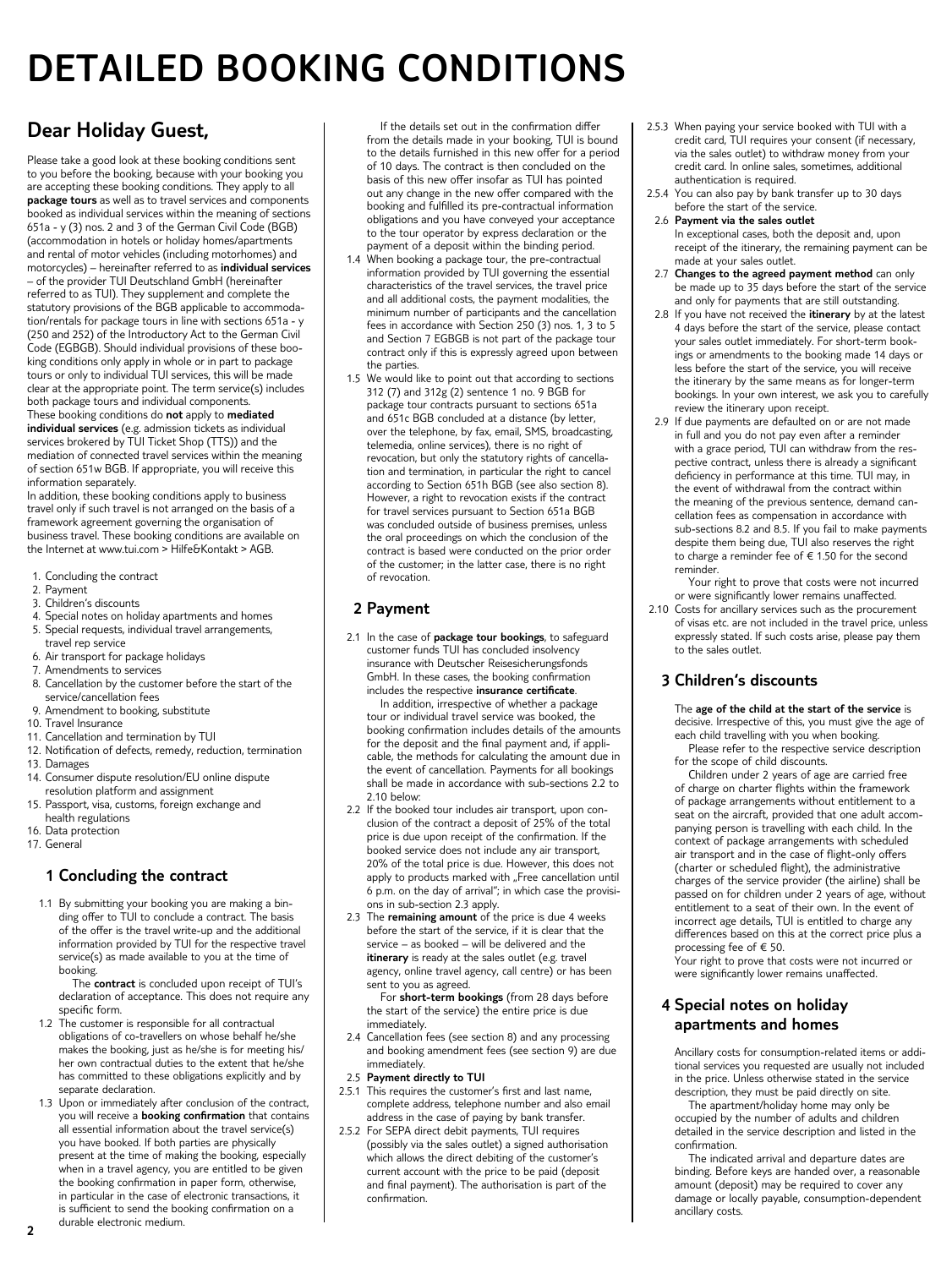The refund or settlement against the deposit takes place when the apartment/holiday home has been returned in a clean and proper condition at the end of the stay.

# **5 Special requests, individual travel arrangements, travel rep service**

#### 5.1 **Special requests**

5.1.1 Sales outlets may only accept **special requests** as non-binding. TUI will endeavour as far as possible to meet your requests for special services that are not advertised, e.g. adjacent rooms or rooms in a particular location. Without written confirmation from TUI, either before or after conclusion of the contract, sales outlets are not entitled, unless they are separately authorised to do so, to make any promises or agreements that deviate from the service descriptions or contracts already concluded. Please note that only identical board types can be

booked within one accommodation unit. This also applies to children travelling with you.

- 5.1.2 A fee of maximum € 50 per person and week is charged for processing **individual** services deviating from the respective service description.
- 5.1.3 If you wish to change flights and/or hotels in the destination, TUI reserves the right to charge a reasonable handling fee per traveller in addition to any additional costs incurred. The processing fee is applicable per person. Flight amendments are not possible for packages from XTUI and ltur.
- 5.1.4 Bringing pets is only permitted if the service description expressly allows this.

#### 5.2 **Extending your stay**

 If you would like to stay longer at your holiday destination, please contact your travel representative or the local TUI representative as early as possible. We are happy to extend your stay if suitable accommodation and return transport options are available. The cost of an extension must be paid locally.

Please carefully check the rates and conditions that apply to your return journey as well as the validity period of your travel insurance and any required visa. It is not possible to extend stays for packages from XTUI and ltur.

#### 5.3 **Travel representative service, support and assistance**

 The package tours offered include being looked after on site; this is done by local TUI representatives or TUI Service.

You will find the contact details in the itinerary, on www.meine-tui.de or in the MY TUI app. You may also, if this is part of the booked service, have a travel rep in your hotel.

In the case of filing complaints, please refer to the special information in sub-section 13.7.2.

# **6 Air transport for package holidays**

#### 6.1 **Operating air carrier/EU Air Safety List**

 According to Regulation (EC) 2111/2005 of 14.12.2005, when you are making the booking TUI is obliged to inform you of the identity of the operating air carrier(s). If the operating air carrier is not yet known at the time of booking, you will first be informed as to the identity of the likely operating air carrier(s). As soon as the identity is finally determined, you will be informed accordingly. In the event of a change of the operating air carrier after booking, you will be notified of the change as soon as possible.

The list of air carriers subject to an operating ban in the EU Air Safety List can be found at https://ec.europa.eu/transport/sites/transport/files/ air-safety-list\_en.pdf.

#### 6.2 **Stopovers**

 TUI points out that there may be intermediate stops on direct flights for technical flight or programme reasons.

 6.3 You are strongly recommended to carry **money, valuables, technical equipment and medicines** in your hand luggage only.

#### **7 Amendments to services**

- 7.1 **Before the conclusion of the contract** TUI can make a change at any time in the service descrip-
- tions, and will notify you accordingly before booking. 7.2 Changes to essential travel services in relation to the agreed content of the booking contract that become necessary after conclusion of the contract and prior to departure and that are not made contrary to good faith by TUI are only permitted insofar as they are not significant and do not affect the overall quality and scope of the booked service. Any warranty claims remain unaffected, in particular insofar as the changed services are subject to defects.
- 7.3 TUI will inform the customer about service changes on a permanent data medium immediately after becoming aware of the reason for the change. If necessary, TUI will offer the customer a free change or a free withdrawal.

For a replacement air carriage due to a change of airport, the train-to-flight ticket (see sub-section 13.6) is included in your itinerary.

7.4 In the event of any significant change to any essential feature of the travel services or deviation from the customer's specific requirements that have become part of the travel contract, the customer is entitled within a reasonable time limit set by TUI at the same time the change is notified to either accept the change or to withdraw from the travel contract free of charge or to request participation in a replacement service if TUI has offered such a travel service.

Upon receipt of the notification by TUI the customer has the choice to respond or not respond. If the customer responds to TUI, then he/she can either agree to the contract change, request participation in a replacement travel arrangement or, – in the case of booking an individual service – demand to participate in a replacement service, if this was offered, or withdraw from the contract free of charge.

If the customer does not respond to TUI or does not respond within the set deadline, the notified change will be deemed accepted.

The customer shall be informed thereof in a clear, understandable and emphatic manner in the statement of notification in line with sub-section 7.3.

- 7.5 Any warranty claims remain unaffected insofar as the changed services are defective. If TUI incurred lower costs for implementing the modified or alternatively provided package tour or individual service of equivalent quality, the customer shall be reimbursed the difference.
- 7.6 In the case of cruises, the captain alone decides on any changes in the sailing time and/or routes that become necessary, for safety or weather reasons, for example.

# **8 Cancellation by the customer before the start of the service/ cancellation fees**

- 8.1 The customer may cancel the contract at any time before the start of the service. Cancellation must be notified to TUI. If the service was booked through a sales outlet, the cancellation may also be notified to the outlet. The customer is advised to notify the cancellation on a durable medium.
- 8.2 If the customer cancels before the start of the service or does not start the package tour or the booked individual service, TUI shall lose the claim to the agreed price. Instead, TUI may demand appropriate compensation, insofar as TUI is not responsible for the cancellation and there are no extraordinary circumstances at the destination or in its immediate vicinity which significantly impair the performance of the booked service or – if included in the booked service – the transport of persons to the destination; circumstances are deemed unavoidable and extraordinary if they are beyond TUI's control and their consequences could not have been avoided even if all reasonable precautions had been taken.

The cancellation fees are set out in sub-section 8.4. They are determined on the basis of the price less the value of the expenses saved by TUI and less what TUI acquires through other use of the services.

The following flat rates also take into account the period between the notice of cancellation and the start of the service. At the customer's request TUI shall justify the applied fees.

Furthermore, the customer is also free to provide evidence that TUI has not suffered any loss as a result of the cancellation or that the fees to which TUI is entitled are significantly lower than the flatrate compensation demanded by TUI.

- 8.3 Cancellation fees are also due if a customer fails to arrive at the respective departure airport or place of departure or place of performance in good time at the times stated in the booking documents or if the service is not commenced due to a lack of travel documents for which TUI is not responsible, e.g. passport or necessary visa.
- 8.4 The flat-rate entitlement to cancellation fees **per person/per accommodation unit** in the event of cancellation is as follows:

### 8.4.1 **Standard compensation fees:**

| Travel with air transport<br>A              |     |
|---------------------------------------------|-----|
| until 31 days before departure              | 40% |
| from 30 days before departure               | 60% |
| from 14 days before departure until the day |     |
| of departure or no show                     | 80% |
| of the agreed travel price                  |     |

#### **B Travel/service without air transport**

until 31 days before start of travel/service 20% from 30 days before start of travel/service 40% from 14 days before start of travel/service until the day of commencement of travel/service or no show or failure to use the service 80% of the agreed price

8.4.2 **Exceptions to the standard compensation policy: A Holiday homes/villas/apartments, caravan parks, also for bus and rail travel, motorbike tours, airtours private travel** 

 until 46 days before the start of travel/service 25% from 45 days before the start of travel/service 50% from 35 days before the start of travel/service up to the day of commencement of travel/service or no-show 80%

 of the agreed price **B** Cruises

| o Cruises, camper programmes                     |     |
|--------------------------------------------------|-----|
| until 31 days before the start of travel/service | 25% |
| from 30 days before the start of travel/service  | 40% |
| from 24 days before the start of travel/service  | 50% |
| from 17 days before the start of travel/service  | 60% |
| from 10 days before the start of travel/service  |     |
| up to the day of commencement of travel/service  |     |
| or no show                                       |     |

#### of the agreed price

Different conditions apply to airtours cruises, which will be communicated to you prior to booking.

 **C** In the case mediated tickets only, e.g. for musicals, the cancellation conditions of the respective provider apply. These conditions will be communicated to you at the time of making the booking.

**D** In the case of products marked with the note "80% cancellation fee from time of booking", cancellation fees amounting to 80% of the agreed price are due irrespective of the time of cancellation.

In the case of products marked with the note "Cancellation free of charge until 6 p.m. on the day of arrival", no cancellation fee is charged before the start of the service (Check-In) if the cancellation is made before 18:00 (CET), whereas if the cancellation is made later than 18:00 (CET) on the day of arrival, cancellation charges amounting to 80% of the agreed price must be paid.

 **E** For TUI Cars, cancellation fees amounting to 80% are only due from 24 hours before the agreed start of the service and in the event of non-acceptance of the rental car. Separate cancellation fees apply to motorbikes and will be communicated prior to conclusion of the contract.

8.5 TUI reserves the right to demand higher, individually calculated compensation instead of the flat-rated compensation, if TUI provides evidence that it has incurred significantly higher expenses than the applicable flat-rated compensation. In this case, TUI shall be obliged to specifically quantify and prove the compensation demanded, taking into account the expenses saved and any other use of the services.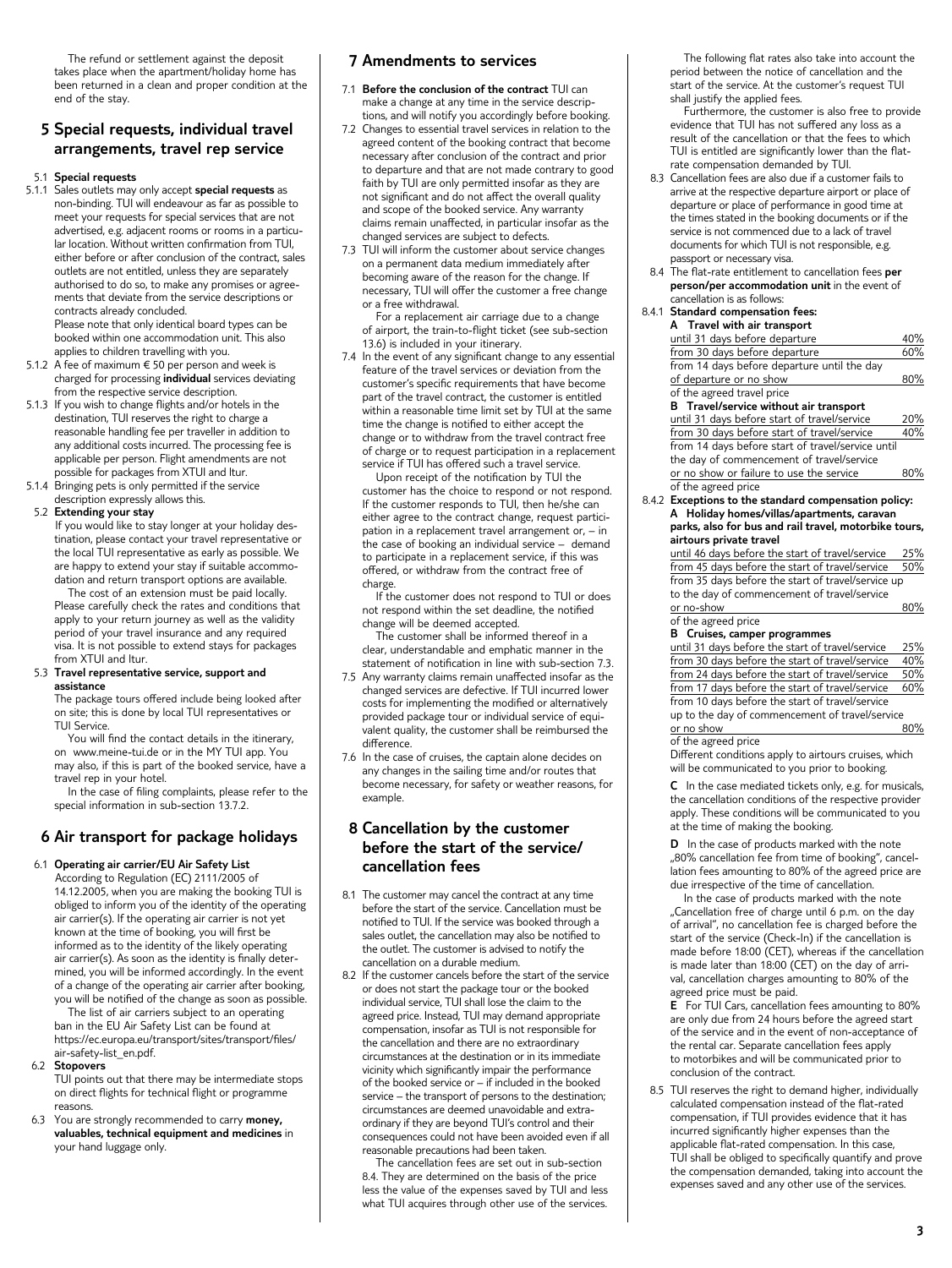8.6 If TUI is obliged to refund part or all of the agreed price as a result of a cancellation, TUI must do so without delay and in any case within 14 days of receipt of the cancellation notice.

Your right to provide a substitute traveller within a reasonable period before the start of the service by means of a declaration on a durable data medium (see sub-section 9.2 below) remains unaffected by the above conditions. Such a declaration is in any case on time if TUI receives it no later than seven days before the start of the service.

# **9 Amendment to booking, substitute**

9.1 If you so request, TUI will amend the confirmation (amended booking), insofar as this is feasible, up to 31 days before the start of the travel/service or, in the case of travel and services as defined in subsection 8.4.2 A, up to 46 days before the start of the travel/service.

Amended bookings include, for example, changes to the travel date, destination, place of departure, accommodation or transport. A separate fee of €50 per person is charged.

Additional costs incurred by service providers (e.g. airlines) will be charged separately. Therefore, please pay due attention to the correct spelling of your name as stated on your passport.

Please note that amended bookings may result in the loss of any benefits and discounts applicable at the time of the original booking and thus in higher final prices. Information on this can be found on TUI.com or at your TUI outlet.

Amendments after the above-mentioned deadlines (e.g. in the case of travel/services in accordance with sub-sections 8.4.1 and 8.4.2 B from 30 days before the start of the travel or service) as well as changes beyond the period of validity of the service description on which the booking is based (subsection 1.1) can only be made after cancelling the contract under the conditions outlined in subsection 8.4 and initiating a new booking.

Furthermore, flight amendments, changes to the travel/service dates, the destination and the start of the travel in the case of offers by XTUI, airtours Private Travel, ltur and separately marked package tours which include special scheduled flight fares can only be made after cancelling the contract under the conditions as per sub-section 8.4 and initiating a new booking.

In the case of products marked with "80% cancellation fee from booking", there is no entitlement to amend a booking.

 9.2 Within a reasonable period before the start of the service, the customer may declare on a durable medium that a third party is entering into his rights and obligations under the contract. The declaration shall in any case be deemed to be in good time if it is received by TUI no later than seven days before the start of the service.

TUI may object to the entry of the third party in place of the booked traveller if the third party does not fulfil contractual travel requirements.

If a third party takes the place of the booked traveller, TUI is entitled to charge a flat rate of €10 for the processing costs it incurs due to the participation of the substitute. Additional costs actually incurred by service providers (e.g. airlines) will be charged separately. TUI shall provide the customer with proof of the amount of additional costs incurred due to the entry of the third party. The customer shall retain the right to prove that no costs were incurred or substantially lower costs were incurred than those claimed for the substitution. The booked traveller and the substitute shall be jointly and severally liable for the agreed price and the costs incurred by the substitute.

9.3 For products marked with "Free cancellation until 6 p.m. on the day of arrival", amending a booking in accordance with sub-section 9.1 and the entry of a third party in accordance with sub-section 9.2 is possible by 6 p.m. (CET) on the day of arrival without a separate fee being due. Hire car bookings can be amended up to the agreed start of the service without charging a separate fee.

# **10 Travel insurance**

 TUI recommends that you take out a comprehensive travel insurance package, in particular one that includes travel cancellation insurance (which can also be booked separately) and insurance to cover repatriation costs in the event of accident or illness. Please check the special offers in the respective service descriptions. Details of the insurance cover can be found at the end of these booking conditions or can be obtained from your sales outlet.

# **11 Cancellation and termination by TUI**

11.1 TUI may **terminate** the **contract** without notice if the performance of the booked service is permanently disrupted by the customer despite TUI issuing a corresponding warning. The same applies if a customer behaves in breach of contract to such an extent that the immediate termination of the contract is justified. However, TUI retains the right to the agreed price. Any additional costs for return transport shall be borne by the party causing the disruption.

However, TUI must take into account the value of any expenses saved as well as any benefits gained from another use of services not used, including any reimbursements by service providers.

11.2 In the case of package tours, TUI may cancel the tour up to 4 weeks before the start of the tour (receipt by traveller) if the minimum number of participants specified in the respective service description or in the pre-contractual information and confirmation is not reached. TUI will of course inform the traveller if it becomes apparent at an earlier point in time that the minimum number of participants cannot be reached.

TUI shall send notice of cancellation to the traveller immediately and refund the travel price paid without delay, but in any case, within 14 days of receipt of the notice of cancellation.

- 11.3 TUI may cancel the contract before the start of the service if TUI is prevented from fulfilling the contract due to unavoidable, extraordinary circumstances; in this case TUI must send the notice of cancellation immediately after becoming aware of the reason for cancelling. If TUI cancels the contract, TUI loses the right to retain the agreed price.
- 11.4 Travel advisories from the German Foreign Office are available in German on the Internet at www.auswaertiges-amt.de or by calling (030) 5000-2000.

# **12 Notification of defects, remedy, reduction, termination**

- 12.1 If a service is not provided or is not provided free of defects, the customer may demand **redress**. TUI can refuse to remedy the situation if it is impossible or involves disproportionate costs.
- 12.2 The customer may demand a **reduction** in the agreed price if services have not been provided free of defects and the customer has not culpably failed to **report** the defect immediately (without undue delay). The rights resulting from a reduction of the agreed price shall expire within three years. Section 199 (1) BGB applies for the beginning of the limitation period.
- 12.3 **If TUI cannot remedy the situation as a result of a culpable omission to notify the defect, the customer is not entitled to assert claims for a reduction in price or for damages with regard to defective services.**

12.4 If the booked service is considerably impaired by a defect in the service and TUI does not provide a remedy within a reasonable period of time, the customer may terminate the contract – in his own interest and for reasons of preserving evidence, it is advised to do so in writing.

It is only not necessary to set a deadline for the remedy if TUI refuses to implement a remedy or if immediate remedy is necessary.

If the contract is subsequently cancelled, the customer shall retain the right to be transported home if the contract included carriage.

In the event of termination in accordance with sub-section 12.4, the customer shall owe TUI only that part of the agreed price which is attributable to the services used (or still to be provided at the end of the package tour).

# **13 Damages**

13.1 In the event of a defect in the services, the customer may claim damages without prejudice to entitlement to a reduction of the agreed price or termination, unless the customer is culpable for the defect in the services, or the defect was the fault of a third party who is neither a service provider nor otherwise involved in the provision of the services covered by the contract and the defect was unpredictable or unavoidable on the part of TUI or was caused by unavoidable, extraordinary circumstances.

When booking a package tour, the customer may also claim reasonable financial compensation for wasted holiday time if the tour was thwarted or significantly impaired.

13.2 **Limitation of liability**

 TUI's liability for damages other than bodily injury shall be limited to three times the agreed price insofar as the damages suffered by the customer are not due to culpable causation.

#### 13.3 **Tortious claims for damage**s

 Except in the case of intent or gross negligence all tortious claims for damages against TUI which are not based on intent or gross negligence, or liability for damage to property shall be limited to three times the agreed price.

These maximum liability amounts apply per traveller and per booked service. Possible claims under the Montreal Convention or the German Traffic Act remain unaffected by the above restriction.

13.4 TUI shall not be liable for disruptions to services, personal injury and damage to property in connection with services which are merely brokered as third-party services (e.g. excursions, sporting events, theatre visits, exhibitions, transport services to and from the advertised place of departure and destination) if these services are expressly and clearly identified as brokered third-party services in such a way that the customer can clearly see who the third party is providing the services and that these services are not part of the booked services.

A claim for damages against TUI is limited or excluded insofar as international conventions or statutory provisions derived therefrom are applicable to the services provided by a service provider, if claims for damages against the service provider can only be asserted under certain conditions or restrictions or may be ruled out under certain conditions.

- 13.5 You are responsible for any participation in sports and other holiday activities. You should check sports facilities, equipment and vehicles before using them. TUI is only liable for accidents that occur during sporting events and other holiday activities if TUI is culpable. TUI recommends that you take out accident insurance.
- 13.6 The following applies to package tours: Insofar as advertised, your itinerary includes train to flight train tickets from DB AG. The transport service is provided on the basis of the terms and conditions of the respective transport provider, which are furnished to you upon request.

The rights and obligations of TUI and the customer according to German travel contract law and these detailed booking conditions are not limited by the conditions of the respective transport provider.